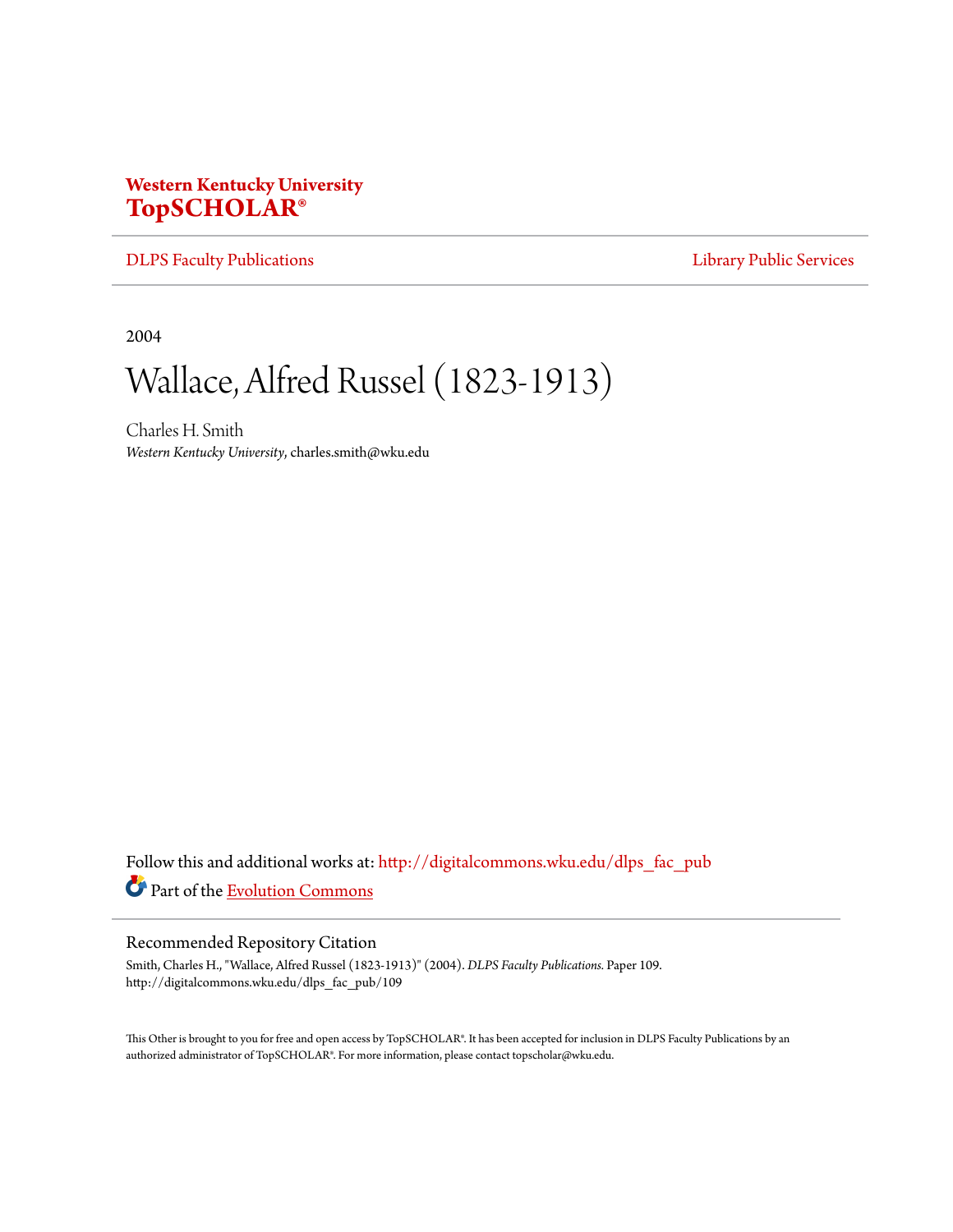

Alfred Russel Wallace (1823-1913), by Reginald Haines, c.1909

sworn in as an attorney in 1792, however, he apparently never practised, the income from inherited property allowing him to live a life of leisure for the next fifteen years. In 1807 he married and shortly thereafter entered into the first of a long series of largely unprofitable ventures, most notably the publication of a literary magazine. He was swindled out of his remaining property about 1835 and the family, already foundering financially, fell on hard times. Wallace was forced to withdraw from the grammar school at Hertford at the end of 1836 and was sent to London to board with his elder brother John. The ensuing stay of several months produced the first critical influence on his overall intellectual development: contact with supporters of the socialist Robert Owen. Indeed, at some point during this period Wallace actually heard Owen lecture in person; the effect was such that from that time onward he would characterize himself as a disciple.

By mid-1837 Wallace had joined the eldest brother, William, in Bedfordshire to learn the surveying trade. In January 1839 he was temporarily apprenticed to a watchmaker. but less than a year later was back with William, by then working in Hereford. In these and the following years he gained a good practical education in a number of technical trades (surveying, drafting and map-making. mechanics, building design and construction. agricultural chemistry, and so on), and began to develop an amateur's interest in natural history subjects. especially geology. astronomy, and botany. In 1841 he became associated with the newly formed Kington Mechanics' Institution and in that same year or the next, on moving to the Welsh

Wallace, Alfred Russel (1823-1913), naturalist, evolutionary theorist, and social critic. was born on 8 January 1823. at Kensington Cottage. Usk. Monmouthshire. the third of four sons and eighth of the nine children of Thomas Vere Wallace and Mary Anne Greenell. Early biographical treatments give the year of his birth as 1822 through an oversight on Wallace's own part. The spelling 'Russel' was perpetuated from a mistake made when the birth was recorded.

Early life. 1823-1848 Wallace's childhood was happy but not without hardship. His mother came from a respectable middle-class English family; his father, of Scottish descent, was to have taken up the law. Despite being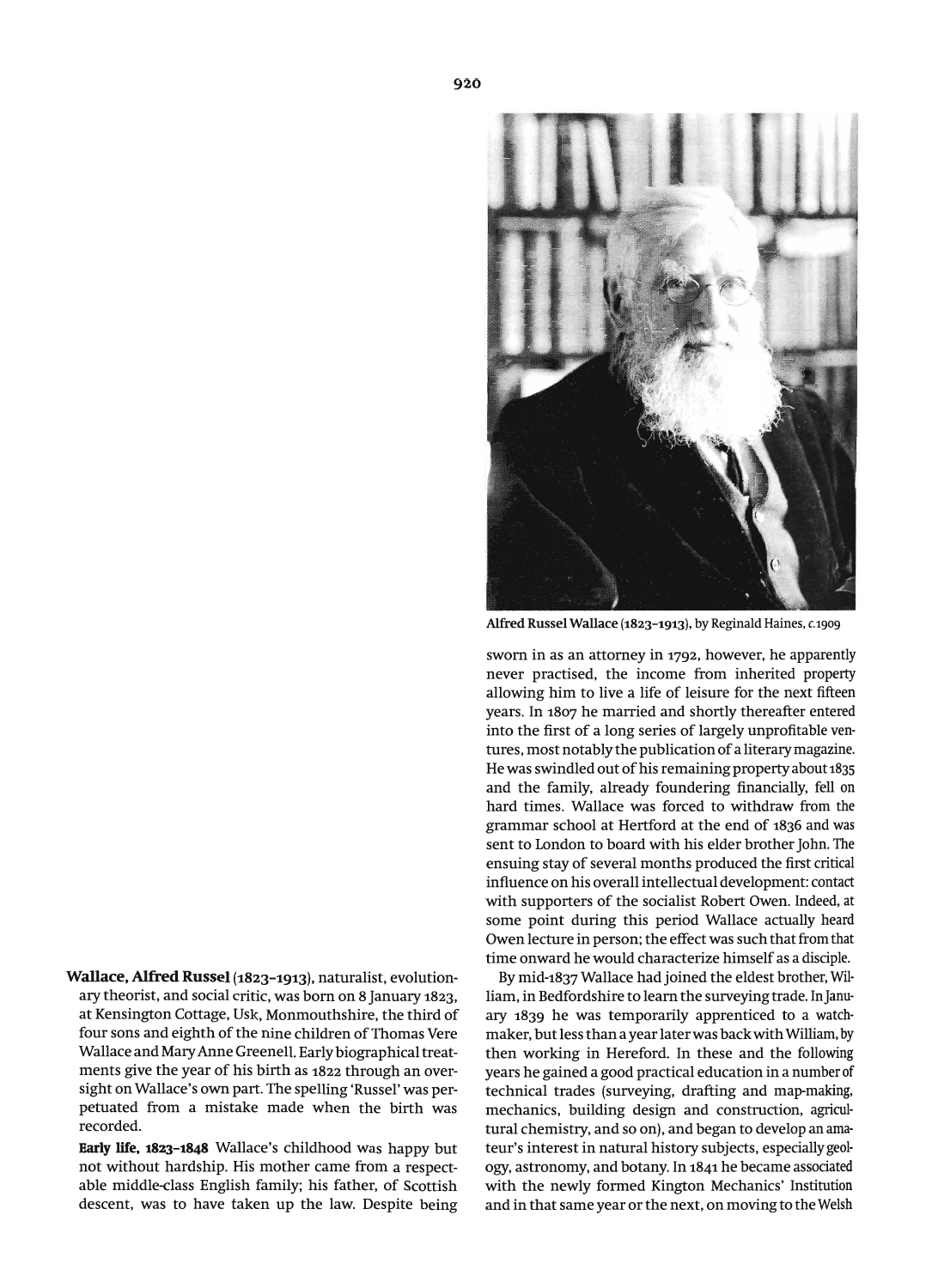town of Neath, began attending lectures sponsored by the Neath area's scientific societies. Soon he was frequenting the local libraries and giving his own lectures on various popular science subjects at the Neath Mechanics' Institute. In the early 1840S he also began to write: one of his first efforts, on the disposition of mechanics' institutes, was composed about 1841 and reached print in a history of Kington published in 1845.

During a work slowdown in late 1843 William Wallace was forced to let his brother go, whereupon Alfred secured the position of master at the collegiate school in Leicester. Here he again had access to a good library, and encountered several works that would profoundly influence his future endeavours. Here, too, he was fortunate enough to make the acquaintance of Henry Waiter Bates, a young entomologist whose enthusiasm for neighbourhood collecting excursions soon attracted Wallace's involvement. It was also during this period that he attended some lectures on mesmerism, and proceeded to become a skilled practitioner of the then little credited art. His early experiments in this realm were a revelation to him; as he later recalled, he had learned his

first great lesson in the inquiry into these obscure fields of knowledge, never to accept the disbelief of great men, or their accusations of imposture or of imbecility, as of any weight when opposed to the repeated observation of facts by other men admittedly sane and honest. ('Notes on the growth of opinion', *Religio-Philosophicaljournal,* new ser., 4, 1893,229)

The sudden death of William in February of 1845 drew Wallace back to surveying, where there was again plenty of work thanks to the railroad boom. He still enjoyed the outdoor labour, but the trials of managing the business, even with the assistance of his brother John, began to test his patience. He had meanwhile been keeping up his natural history collecting and lecturing activities on the side, and was even made a curator of the Neath Philosophical and Literary Institute's museum. Eventually, natural history won out: inspired by William H. Edwards's new book, A *Voyage up the* River *Amazon,* Wallace commenced plans for an extended collecting expedition. Bates was quickly enlisted, and on 25 April 1848 the two young naturalists left Liverpool for Pará (now Belém), at the mouth of the Amazon.

COUecting in the Amazon. 1848-1852. and the Malay archipe-1ago.1854-1862 Apart from meeting their immediate goal of earning a living through natural history collecting, Wallace and Bates had a broader purpose for travelling to the Amazon: solving the mystery of the causes of organic evolution. Though Wallace had unreservedly embraced the notion of social progress from his early teens and apparently leaned toward a uniformitarianism-based but progressive view of change in physical nature even before turning twenty, he had not been a convert to biological evolution until he read Robert Chambers's controversial, anonymously published *Vestiges of the Natural History of Creation* about 1845, the year it was published. That one might demonstrate the fact of evolution through a detailed tracing out of individual phylogenies over time and space was

apparent to him early on, and the Amazon was to afford a natural laboratory to this end. He would eventually stay in the area four years, gaining invaluable field experience and sending home a sizeable quantity of biological specimens, largely of birds and insects.

The two men split up in March 1850 (or possibly earlier), Wallace choosing to concentrate on the central Amazon and Rio Negro regions. There he first came into contact with native peoples unaffected by European influence, an experience that left an indelible positive impression on him. A map he prepared of the Rio Negro proved reliable and became a standard reference for many years. Most of his time was spent studying the area's ornithology, entomology, physical geography, primatology, botany, and ichthyology, and he soon became fascinated by two problems in particular: first, how geography influenced species distribution boundaries, and second, the way the adaptive suites of many populations seemed more attuned to ecological station than to closeness of affinity with other forms.

By early 1852 the stresses of tropical exploration had undermined Wallace's health to the extent that he decided to leave the region. On returning to Para he was told that his younger brother Herbert, who had joined the expedition in 1849, had succumbed to yellow fever some months earlier. Earlier he had discovered that through an unfortunate misunderstanding his collections from the year before had not been forwarded on to England. Passage for both himself and his treasures (including a number of living specimens) was arranged, but after several days at sea the brig on which he was sailing caught fire. Although everyone on board was safely evacuated to a pair of lifeboats all of Wallace's possessions, save a few drawings, notes, and odds and ends, perished. The party was finally rescued-after ten anxious days of paddling and bailing-by a passing cargo vessel making a return run to England. Their new carrier too, was old and decrepit, and barely managed to survive a series of storms encountered over the remainder of the voyage.

The Amazon experience left Wallace, now twenty-nine, with a solid reputation as a naturalist. But the sea disaster had robbed him of materials for further study, and-most significantly-the mechanism of organic change had eluded him. He was initially undecided as to what course to pursue next. While making up his mind he made good use of what was to be an eighteen-month stay in London; in addition to vacationing briefly in Paris and Switzerland and reading several papers at professional society meetings, he put together two reasonably well-received books: *Palm Trees of the Amazon* (1853), a short systematic ethnobotanical survey, and *A Narrative of Travels* on *the Amazon and Rio* Negro (1853). When finally he decided to soldier on with his collecting activities, this time in the Malay archipelago (the Indonesia region), passage to Singapore was secured through a grant from the Royal Geographical Society.

By the time he left the Malay archipelago, just less than eight years after his arrival in Malaya on 20 April 1854, Wallace had visited every important island in the group,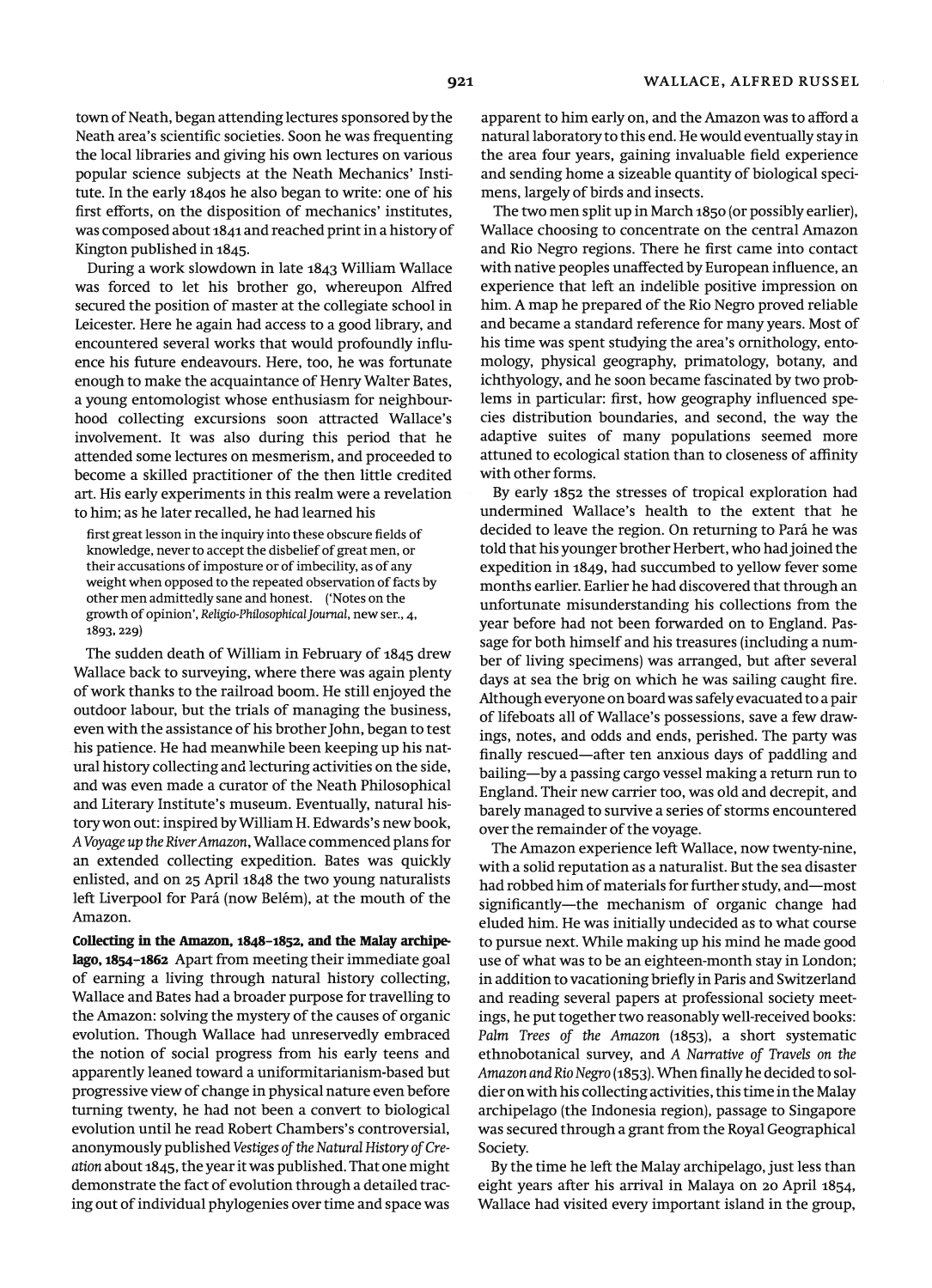many on multiple occasions. His efforts, drawing on perhaps 70 separate expeditions (requiring some 14,000 miles of island-to-island sailing in native crafts), reaped the astonishing harvest of 126,500 natural history specimens, including more than 200 new species of birds and well over 1000 new insects. His many experiences are imperishably detailed in his splendidly successful book The *Malay archipelago* (1869), a work that remained in print in multiple editions more than a century later, and which continues to make for fascinating reading. In it are recorded, among other exploits, his efforts to capture specimens of the bird of paradise, his pursuit of the orangutan, his activities in New Guinea (where he was one of the first Europeans to set up a residence), his various dealings with the region's many native peoples, and numerous vignettes conveying the joys and vicissitudes of the field naturalist's work.

It was during the period from 1854 to 1862 that Wallace fully came into his own as a zoogeographer. The Malay archipelago provided the ideal geographical setting for species distribution studies, not only as an end in themselves, but as evidence critical to elucidation of the evolutionary process. His 1859 paper 'On the zoological geography of the Malay archipelago' *(Journal and Proceedings of the Linnean* Society, *Zoology,* 4, 1860, 172-84), a classic in that field, included his delineation of the abrupt zoogeographical discontinuity between the oriental and Australian faunal realms that now bears his name: Wallace's Line.

**The discovery of natural selection** While collecting in Sarawak in February 1855 Wallace wrote out his first important contribution to theoretical biology, 'On the law which has regulated the introduction of new species' *(Annals and Magazine of Natural History,* 16, 1855, 184-96). When it appeared in print it caught the attention of the celebrated geologist Sir Charles Lyell, who specially brought it to the notice of Charles Darwin, then labouring over his work, planned in several volumes, on 'the species problem'. As most of its ideas were not new to Darwin he was not particularly impressed, and indeed the essay, though a model of clarity, did no more than rather generally outline connections between the geological and geographical distribution of organisms that even Wallace himself had taken for granted for a good ten years at that point. But it was an indication of things to come, as were the several further studies based in the same evolutionary train of thought that he penned over the next three years.

While staying in the Moluccas in February 1858, during a bout of malaria, Wallace arrived at the notion of natural selection. His discovery was an independent one: Darwin's commitment to the same idea, privately reached twenty years earlier, was still only known to a handful of confidants. The ideas of Thomas Malthus figured prominently in this revolutionary concept: given the limited resources of earth, the ability of populations to reproduce in numbers testing those limits, and the inherent variability of expression of traits in such populations, it was logical to suppose that only the better-adapted individuals would tend to win out in the continuing competition for survival and pass their particular characteristics on to

their progeny. On recovering from his illness Wallace jotted down his ideas in essay form and sent the work-'On the tendency of varieties to depart indefinitely from the original type'-off to Darwin, with whom he had recently begun a correspondence, for 'possible forwarding' to Lyel!. Darwin recognized in its message the very essence of his last twenty years of labour, and was quite under· standably taken aback. The exact chain of events that followed is still not known, but it appears that Darwin decided to place the matter-an issue of priority-in the hands of two of his most trusted scientific friends, Lyell and the botanist Joseph Hooker. It was their altogether reasonable solution to present Wallace's paper, along with two extracts from Darwin's unpublished writings on natural selection, at the next meeting of the Linnean Society on 1 July 1858. This compromise has been viewed by most observers as having satisfied all involved, both then and later, yet it must be pointed out that as the initiating work Wallace's paper rightfully should have been read first, but instead was presented third; and that his permission to have it read and then published was not obtained prior to the act. The second matter, especially, is of great historical interest: it had not been Wallace's intention to have his communication published immediately, and it is now difficult to judge just how far-and in what directions-his thoughts had actually progressed at that point.

While the essential similarity between the Darwin and Wallace versions of natural selection as of 1858 is apparent enough, a number of observers have noted that Wallace tended to address competition in population level terms, whereas Darwin dwelled on the relative superiorities of individual organisms. This may be one result of Wallace's early exposure to socialist views. However, it is still not clear what Wallace's views on evolution in general were at that time. Among the remarkable features of 'On the tendency ... ' is the absence of any reference to the concepts earlier set out in 'On the law ... '; further, 'On the tendency ... ' contains no discussions of the possible relation of natural selection to the emergence of mankind. Yet there is conclusive evidence that the question of man's origins had been on Wallace's mind for ten years or more by 1858. Wallace, like Darwin, believed that the struggle for existence was a conservative force incapable of shaping unnecessary adaptational refinements, but this position, added to his Owenist views on societal perfectibility and his acquaintance with the moral and intellectual capabilities of native tropical peoples, may well have led him to a pre-1858 evolutionary perspective differing considerably from Darwin's.

**Later** life, 1862-1913 Although Wallace later referred to his Malay adventure as 'the central and controlling incident of my life' (My *Life,* 1.336), his work had really just begun when he returned to England in the spring of 1862. Over fifty-one years of fruitful attention to a formidable array of subjects lay ahead, with the ultimate result that by the end of his life he had become one of the best-known scientists in the world-'the Grand Old Man of Science', as he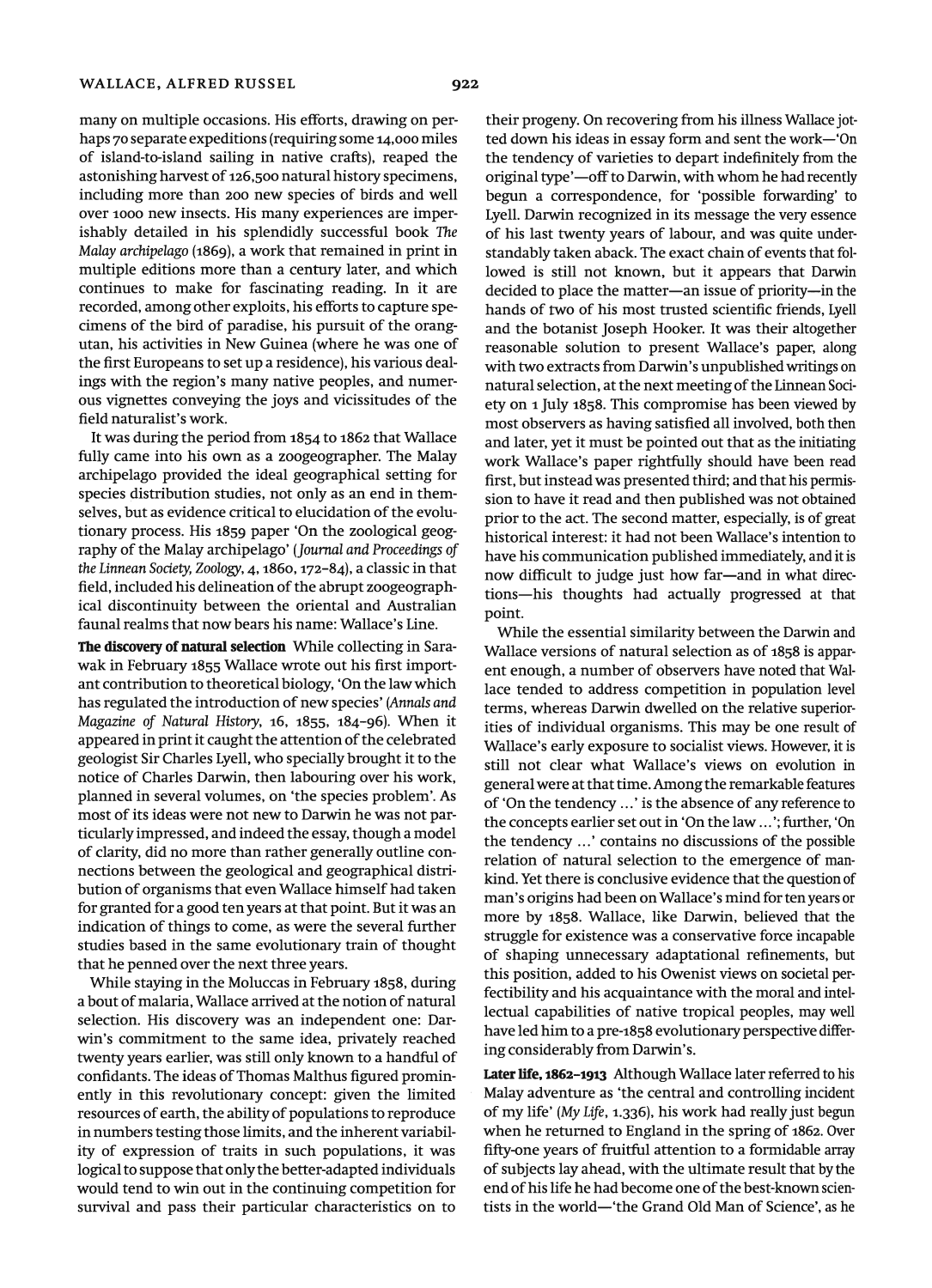was often referred to. He appears to have retained his travelling habit even after 'settling' in England, residing at at least ten separate addresses between 1862 and 1903. In the spring of 1866 he marriedAnnie (1845/6-1914), the twentyyear-old daughter of his friend the botanist William Mitten. Their marriage was a long and happy one; Annie Wallace shared her husband's consuming love of nature (and, especially, gardening), and assisted him from time to time with his literary work. Two children, Violet and William, survived to adulthood (a third died in infancy).

For a couple of years Wallace busied himself primarily with study of his vast personal collection of specimens, but it was not long before he realized that he did not want to spend the rest of his life immersed in species-level systematics. At first living in London, he was able to take part in the meetings of several scientific institutions, notably the Entomological (of which he was president in 1870-71), Ethnological, Unnean, Zoological, and Anthropological societies. To the last of these bodies in March 1864 he delivered the important paper, 'The origin of human races and the antiquity of man deduced from the theory of "natural selection"', in which he theorized that physical evolution in our species had probably largely ceased once the action of natural selection had begun to focus itself on the human mind.

Wallace quickly developed a warm personal and professional relationship with Darwin. In 1863 he wrote his first reply to a criticism of Darwinian tenets; dozens more followed. However, in 1869 he showed the first definite sign of parting with Darwin's logic when he opined that the higher intellectual and moral faculties of humankind could be explained only on supposition of the influence of preternatural causal agencies. At about the same time he began seriously to question Darwin's model of sexual selection-the notion that female choice of mates could account for the gaudy coloration and other secondary sexual characteristics of the males of many species of birds and other animals.

Meanwhile, scores of articles, reviews, and letters to the editor on various other matters ranging from geodesy and animal instinct to museum organization and the power of the vote had been appearing in various newspapers and reviews under his name. Over a period of nine years (1862- 70) Wallace presented ten papers at the annual meetings of the British Association for the Advancement of Science. He met nearly every British naturalist of note and counted many as intimates, including Darwin, Lyell, Hooker, Thomas Huxley, St George Mivart, Philip Sclater, Edward Poulton, Herbert Spencer, William Crookes, Francis Galton, John Lubbock, William Barrett, and Edward Tylor.

After The *Malay archipelago* appeared in 1869 and the essay collection *Contributions* to the Theory *of Natural* Selection a year later, Wallace turned his attention to an in-depth study of the geographical distribution of animals. In 1876 he produced the two-volume classic The Geo*graphical Distribution of Animals;* this was followed by *Tropical Nature and other Essays* in 1878, and in 1880 by another definitive work, *Island Life.* By now he had tired of city living and embarked on a series of removals to more rural

settings. The first relocation out of London was to Grays, Essex, in 1872; this was followed by moves to Dorking (1876), Croydon (1878), Godalming (1881), Parkstone (1889), and, finally, Broadstone, near Wimborne, Dorset (1902).

Though Wallace and his family managed to live reasonably comfortably right through to the end, they were never able to achieve financial security. Bad and carelessly speculative investments led to his losing most of the considerable profits accrued from the sale of his Malay archipelago collections; meanwhile, none of his applications for permanent income-yielding positions proved successful. As a result he was forced to take on a variety of shortterm employments (notably, editing other naturalists' writings, working part-time as an assistant examiner in physical geography, and engaging in various lecturing and creative literary activities). In 1870 he attempted to take an easy profit by answering a £500 challenge posed by a flat-earther; this proved to be a mistake, for although Wallace won the wager he was unable to collect and the man harassed him and his family for years. By 1881 his financial situation had so deteriorated that a mutual friend intervened and, largely through Darwin's influence, was able to secure him a civil-list pension.

Wallace's professional attention in the post-Malay period was by no means exhausted, or perhaps even dominated, by natural science subjects. In 1866, to the wonder of many of his colleagues, he publicly embraced spiritualism. Earlier he had been a self-proclaimed agnostic; his conversion was precipitated by several factors, including long-held opinions on the nature of belief as related to the evidence of the senses, an attraction to spiritualism's moral teachings, an interest in its apparent connection to natural processes, an extensive personal investigation of seance phenomena, and perhaps (though this has never been conclusively demonstrated, and he denied it himself) a general dissatisfaction with the materialist limitations of Darwinian natural selection. As soon as he was convinced of the reality of the phenomena, he began writing on spiritualism as well. His first three major treatments of the subject were later brought out as the collection On *Miracles and Modern Spiritualism* in 1875. He quickly gained recognition as one of the movement's leading voices. Three of his essays on spiritualism, 'A defence of modern spiritualism' (1874). 'Modern spiritualism-are its phenomena in harmony with science?' (1885), and 'If a man die, shall he live again?' (1887), were in his own time his most reprinted works.

It will be recalled that Wallace had committed himself to Owenist ideals as far back as 1837; further important early influences on the development of his social conscience included his involvement as a surveyor with the enclosure movement *c.1840-1841,* his reading in 1853 of Herbert Spencer's Social *Statics* and adoption of its 'social justice' message. and his admiration for the innate qualities of 'uncivilized' peoples. When by 1880 he had completed the major part of his studies on geographical distribution, Wallace began devoting much of his time to social issues. That same year his essay 'How to nationalize the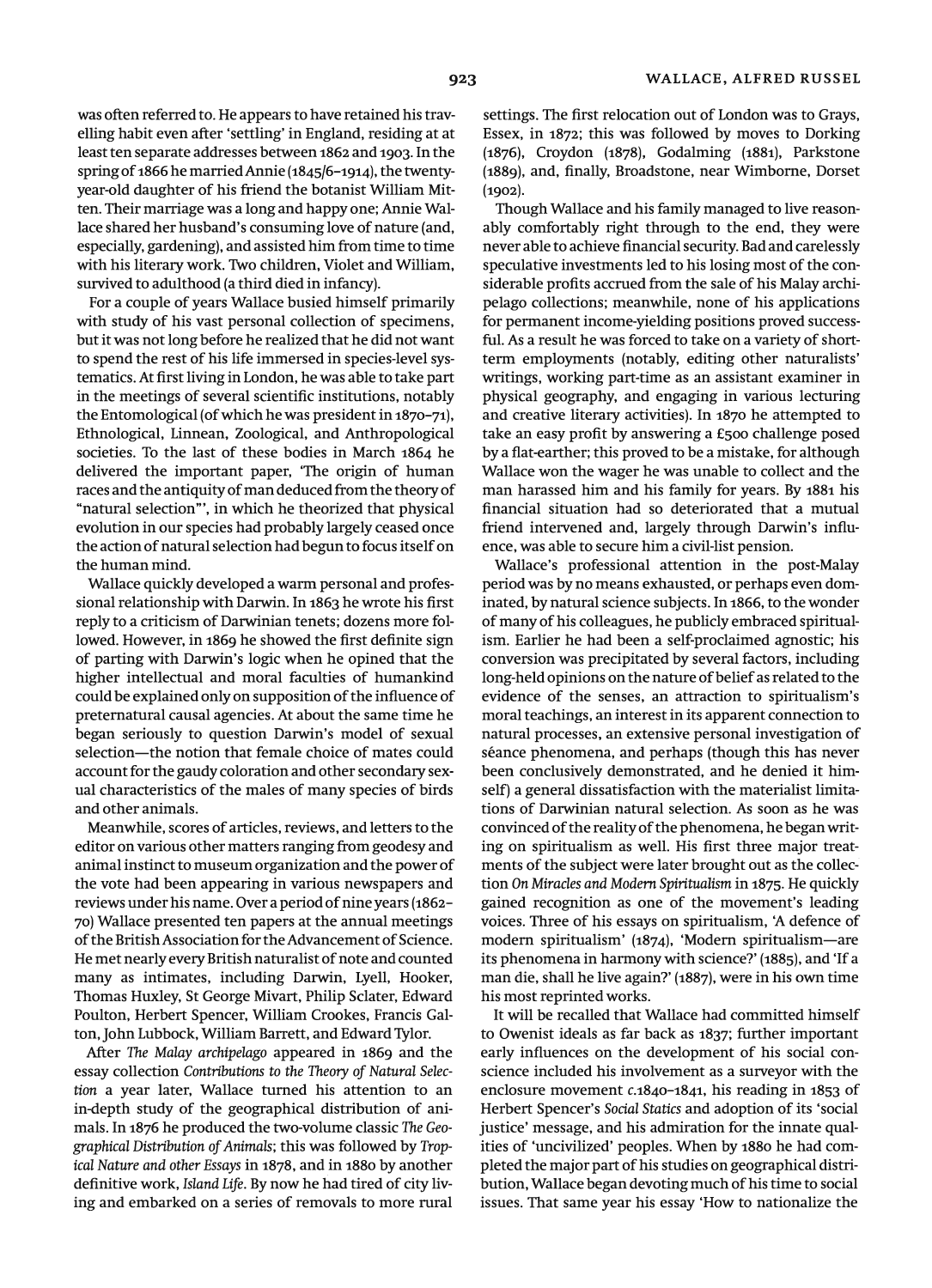land' *(Contemporary Review,* 38, 1880. 716-36) attracted such attention that a new organization called the Land Nationalisation Society. dedicated to retrieving control of the land from large holders. was created and he was made its first president. He held the office to his death in 1913, working persistently for the organization's success until about 1896. at which point he effectively retired to the role of figurehead. Another of what he ironically termed his 'heresies' was an active involvement in the antivaccination movement, especially from 1883 to 1898. His conclusions on this matter appeared in a series of three pamphlets and the final report of a royal commission that took up the matter. The most visible of these efforts was *Vacdnation a Delusion* in 1898; it was issued simultaneously as a pamphlet and as part of the book The *Wonderful Century.* 

Meanwhile, Wallace's natural science studies had been given a boost by an invitation to deliver a series of lectures on evolutionary theory at the Lowell Institute in Boston in late 1886. On completing this obligation he took the series (plus talks on at least three non-science subjects) across the United States over a period of ten months, along the way meeting countless dignitaries of science, politics, and letters, up to and including President Cleveland. While in California in the summer of 1887 he was reunited with his expatriate brother John. whom he had not seen in nearly forty years. In San Francisco he gave the spectacularly successful public lecture 'If a man die, shall he live again?' The California visit was also marked by strong impressions produced by visits to redwood groves (in the company of John Muir), the Yosemite valley. and the future site of Stanford University (with Leland Stanford. whom he had befriended in Washington. DC, earlier that year).

On returning to England. Wallace used his American lectures as the point of departure for a new book, *Darwin*ism (1889). which achieved considerable popularity and ranks among his best-known works. Encouraged by this success, he spent most of the 1890s writing on a mixture of social and natural science topics. In 1889, after reading Edward Bellamy's best-selling novel *Looking Backward.* he finally declared himself a socialist (until that point he had remained unconvinced that the change-over to a socialistic state was feasible). In 1898, expanding on some lectures on scientific progress he had delivered two years earlier in Switzerland. he fashioned an idiosyncratic rendering of the nineteenth century's successes and failures under the title The Wonderful Century. In 1900 he brought out the twovolume collection of his essays *Studies Sdentijic and Sodal.*  and three years later the study *Man's Place* in *the Universe.* in which he created a stir by arguing for the soleness of advanced life on earth and its centrality of location in the universe (then thought to extend no further than our own galaxy). Some of the arguments used in the latter work were applied in 1907 to the more special case of Mars in an attempt *(Is Mars Habitable?)* to debunk Percival Lowell's theory that the red planet was inhabited. In these two works Wallace fully anticipated the anthropic principle and all but founded another study for which he has been given but little credit: exobiology.

In 1905 Wallace's well-received two-volume autobiography My Life came out. In 1908 his name appeared-this time as editor-at the head of yet another two-volume work: the botanical papers and diaries of his friend and co-Amazonian explorer Richard Spruce. who had died in 1894. His last public appearance took place in 1909. when he gave a lecture to the Royal Institution that evolved into the teleological popular science study The World *of Life*  (1910). Two short works of social criticism. *Sodal Environment and* Moral *Progress* and The Revolt *of Democracy* (both published in 1913) were his final monographic productions. at the age of ninety. The full list of Wallace's books is rounded out by the inclusion of *Australasia* (1879), a commissioned volume for a travel series. *Land Nationalisation (1882). Bad Times* (1886), an essay on the depression of trade. and *Natural Selection and Tropical Nature (1891).*  another collection of previously published works.

Appearance. character. and historical significance Physically, Wallace was tall (6 feet 1 inch in his youth) and lean but robust with sparkling, bespectacled blue eyes. He was bearded from the time of his Malay travels; his hair turned prematurely snow white in his fifties. and in old age he came to walk with a considerable stoop. Apart from a moderate number of passing but occasionally troubling ills. his health was generally good throughout his life.

Wallace was especially celebrated for his forthright honesty. Decent to a fault (he refused to blame others for their blemishes of character and on occasion was duped accordingly). he was held in the highest respect even by most of his adversaries. Though shy and self-effacing by nature. he was good company when at ease and was much in demand as a lecturer. Further. he was sought out as a reviewer and popular expositor for his easy. lucid writing style. Among colleagues of equal standing his professional reputation was excellent, and those who knew best considered him to be among the greatest scientific reasoners of the era.

Numerous important honours came Wallace's way during his long and productive life-there might have been even more, but after receiving honorary doctorates from Dublin in 1882 and Oxford in 1889 he politely let it be known he desired no further academic honoraria. He received medals from the Royal Society in 1868. 1890, and 1908, the Société de Géographie in 1870, and the Linnean Society in 1892 and 1908, as well as the Order of Merit in 1908. A mark of his dissenting status within the scientific elite was that he was only elected FRS as late as 1893. His main professional affiliations were with the Royal Geographical Society, Linnean Society. Royal Entomological Society. and Zoological Society. He also belonged to the Ethnological Society. British Association for the Advancement of Science, Batavian Society of Arts and Sciences, British National Association of Spiritualists, Anti-Vaccination League. and a few lesser institutions.

In an assessment of Wallace's long-term significance, his contributions to natural science occupy the primary position. The vast range of his attention to natural science, however. precludes more than a brief summary of his main contributions. Above all, of course. he is recognized as the independent realizer of the theory (actually,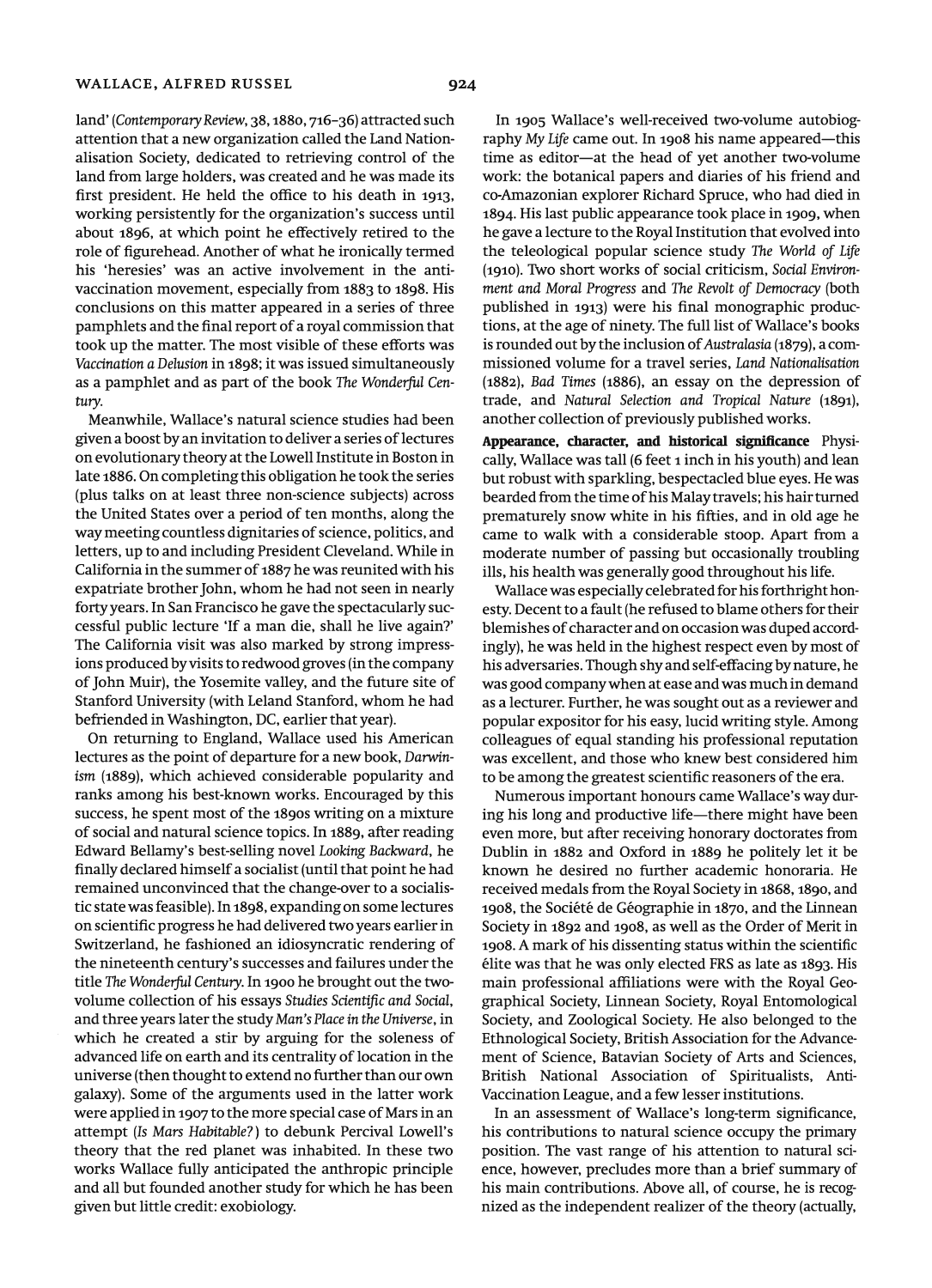and revealingly, he usually referred to it as the 'law') of natural selection; and his action was also the main spur for Darwin's decision to publish. But his work in this sphere went far beyond the setting of the general principle. He also established the role of protective coloration and other aspects of coloration in the evolutionary process, originated the concepts of polymorphism and recognition marks, explored the influences of geography on the processes of evolution, contributed significantly to the development of Batesian and Mullerian mimicry theory, and produced important arguments on the forces at work in human evolution, instinct, adaptation, the evolution of island biotas, and the relation of hybrid sterility to species divergence, among other subjects.

The Geographical Distribution of Animals (1876) has long been viewed as a cornerstone work in the history of the science of zoogeography, the study of the causes of the distribution of animal species and faunas. As its effective 'father' Wallace argued for the field's recognition as a subject worthy of enquiry, established principles of faunal regionalization, and introduced methods of analysis. Further, he linked the characteristics of distribution to other sciences such as geology, climatology, and anthropology. Among his outstanding contributions to zoogeography were his defence of ornithologist Philip L. Sclater's faunal regionalization scheme, the corridor model of dispersal along mountain chains into tropical regions, the theory of air- and water-borne dispersal of colonizing propagules to oceanic islands, his conservative stance regarding posed connective land bridges between now separated land masses, his recognition of the scope of worldwide latitudinal diversity gradients, his model of the causes of discontinuous (disjunct) distribution patterns, and his attention to the problems of tropical nature in general.

Wallace the physical geographer and geologist is perhaps most celebrated for his theory of continental glaciation, in which he was the first to propose a modem synthetic model drawing on both geographical-climatological and astronomical lines of reasoning. He also developed a coherent theory of ice movement, marshalling an array of evidence demonstrating the validity of the glacial excavation model of alpine lake basin evolution. He is also remembered for his support of the theory of the permanence of ocean basins and continental masses; further contributions were made to the study of land surface erosion rates, the classification of islands, the age of the earth, and the record of pre-Cenozoic and southern hemisphere glaciation episodes. His work on astronomical subjects was entirely derivative, yet it too was significant in that he was one of the first investigators to apply logically climatological and physical geography principles to the study of planetary environments.

In physical anthropology Wallace is most frequently cited for his early applications of natural selection to human evolution and racial differentiation, his field observations on the orang-utan and on primates in general, and his conclusions regarding the racial affinities of the native inhabitants of Australia, New Guinea, and Polynesia. He is also known for his early championing of what he termed the 'mouth-gesture' theory of the origin of language.

Wallace's contributions as a social critic should also not be ignored. Many of his schemes for social progress were quite ingeniously argued, and some have actually come to pass, if sometimes in variant form or under a different name. Indeed, his individuality as a social critic has often been overlooked altogether (he is usually viewed as a 'follower' of the social theories of the American social critic Henry George, for example, but most of Wallace's ideas on related subjects had actually already been worked out by the time he came into contact with George's writings). The foundation of his land nationalization plan was a novel thinking out of the concept of rent which took into account both the locational value of a parcel of land and value added to it over time. In Land *Nationalisation* (1882) Wallace proposed planning strategies such as green belts and the legislated protection of rural lands and historic monuments; in this work he also developed elaborate plans for the divestiture of large land holdings (including a compensation programme for landlords) and the subsequent monitoring of state-owned properties. His concern with the ownership and distribution of land, and with social geography, drew in part on his experiences in early life, when he worked as a surveyor.

An interesting side-contribution of Wallace's involvement in the anti-vaccination campaign was his groundbreaking use of comparative statistics-based argumentation in epidemiology. There was much resistance to the non-anecdotal approach at first, especially by members of the medical profession, but most of Wallace's figures were apparently never seriously challenged. Among Wallace's other interventions were suggestions for reforming the House of Lords and the Church of England, a plea that strikers redirect their efforts toward concentrating on employee-based buy-outs, analyses of the depopulation of the Scottish highlands and the Irish land problem, and protests against colonial imperialism and 'might makes right' arguments. His explorations into currency stabilization theory presaged the 'Chicago school' of thought of the 1930S and were insightful enough to impress the American economist Irving Fisher, who dedicated his book *Stabilizing the* Dollar to him in 1920.

Wallace was greatly admired by leaders of the women's movement, both for his vocal support of suffrage and for his position that women's release from economic indenture was the prerequisite for a form of mate selection that would tend to raise the moral standards of humanity. Here, as elsewhere in his social criticism writings, the underlying theory was one linking the morality of spiritualist philosophy to Benjamin Kidd's notion of social 'equality of opportunity'. This idiosyncratic blend of concepts allowed him to envision a social direction governed by both societal and personal concerns, thereby avoiding the ethical crudities of much of the contemporary Darwinist and eugenicist formulations.

Wallace also made a significant, albeit indirect, mark as an educator. He devoted several studies to the proper design of museums and display of collections, inventing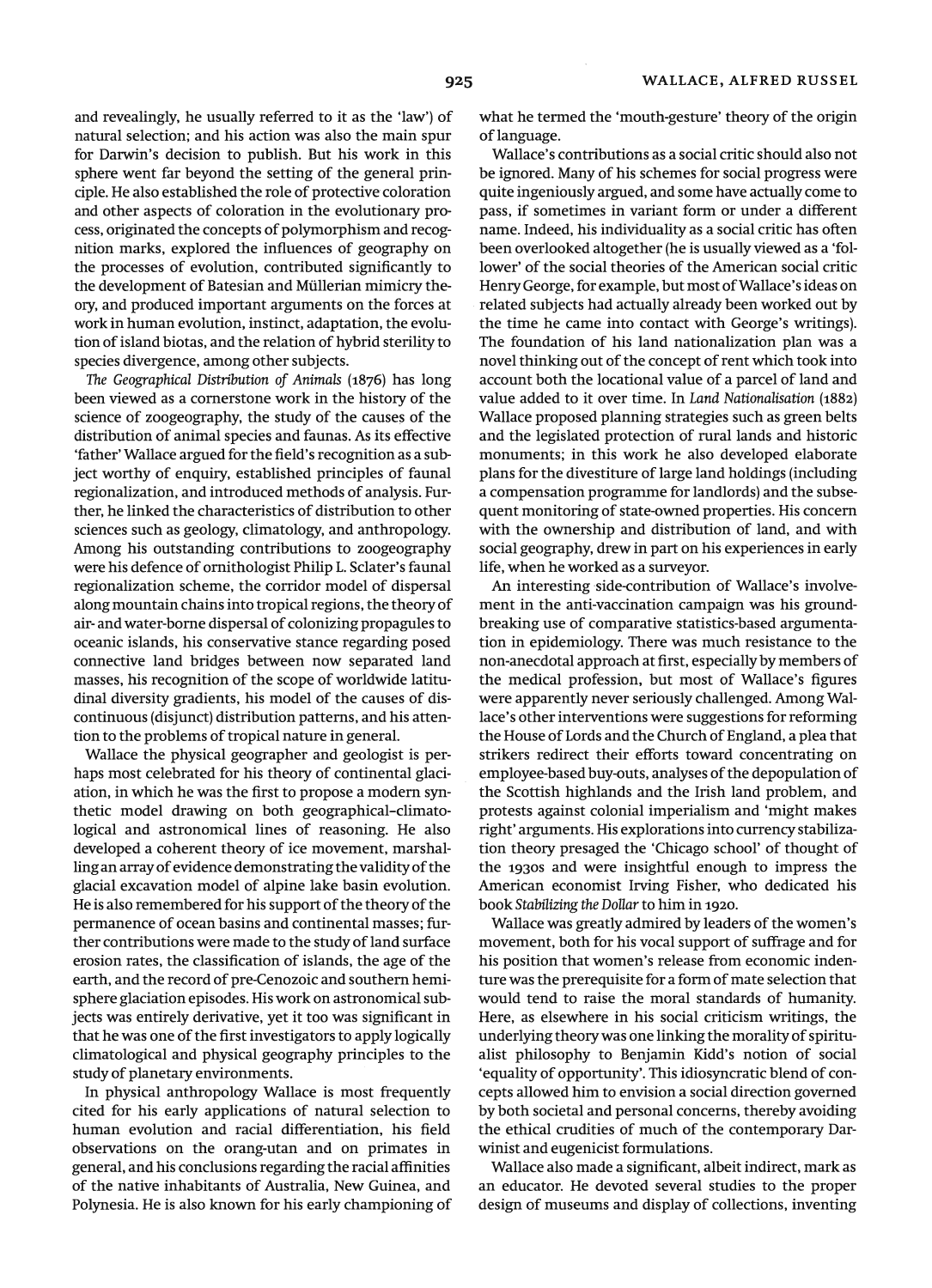the concept of the 'faunal diorama' (since extended to the 'biome exhibit' of zoological parks). His collections and travel and tropical nature works, moreover, proved an inspiration to the next generation of travelling naturalist-explorers and novelists alike (Malay archipelago, for example, was a major influence on the writings of ]oseph Conrad).

The general assessment of Wallace's role in the history of evolutionary theory has not been without controversy. Historians have sometimes implied that, by virtue of his deferral of priority to Darwin, he got something of a raw deal. This assessment, however, neglects his rather special character and talents. The logician Charles Peirce once described Wallace as 'a man conscious of superior powers of sound and solid reasoning, ... [but) with ... a moral sense ... which will not allow him to approve anything illogical or wrong, though it be upon his own side of a question' (Peirce, 36). Thus, he played a significant role in drawing attention to the moral and ethical problems involved in applying natural selection to man; his example served to counter the influence of the more rigorist evolutionary philosophers, such as Herbert Spencer. While continuing, unlike other critics of Darwin, to insist on the centrality of natural selection, and indeed to extend and refine the concept in many ways, he sought nevertheless to accomplish this within a broader concept of evolution, one that admitted of a place for more than just the amorality of gross competition. It should be noted, for example, that it is Wallace's then little accepted view of the intellectual and moral comparability of primitive peoples with their 'civilized' counterparts that has been the one adopted by the best twentieth-century anthropologists.

Although, in the later twentieth century, Wallace's name became less well known to the general public than that of Huxley or Darwin, his position in the history of science remains secure: the essay on natural selection (of February 1858) alone identifies him with the front rank of scientific discoverers. On the several major subjects on which he disagreed with Darwin-the origin of humankind's higher moral and intellectual faculties, the manner of operation of sexual selection, the possibility of inheritance of acquired characters, the importance of the production of sterile hybrids to the evolutionary process, and the mode of dispersal of organic propagules along glacial corridors and across oceanic expanses-his positions have on the whole not fared badly. However, progress in understanding and contextualizing his world-view has been slow. About the exact relation between his spiritualism and social criticism, and his zoology, for example, little can be stated confidently at this time. Perhaps the most significant result of recent Wallace studies has been a growing appreciation that his involvement in social issues was part and parcel of his overall cosmology and not, as many earlier thought, the faddist hobbies of a crank.

Nevertheless, the trajectory of Wallace's career remains a remarkable one. From a young radical of impoverished background working as a surveyor, to a successful traveller, collector, and ethnographer; a leading evolutionary theorist and pioneering scientific geographer; a partial dissenter within the ranks of the Darwinists; and a prominent social critic he was, much more than Darwin, the founder of a true 'social Darwinism'. His life highlights some of the lesser-known aspects of nineteenth-century English society. Though some have drawn attention to a deep-seated idiosyncrasy in his opinions, it remains a proof of the quality of his vision that many of the issues to which he drew attention continue to be viable concerns a century later.

After a general weakening of his health in his last few weeks, Wallace died peacefully in his sleep at Broadstone on 7 November 1913. He had apparently not been ready to call it quits until the very end as only a short time earlier he had been contracted to write yet another two books. His remains were buried three days later in Broadstone, where there is a small memorial stone made from fossilized wood. On 1 November 1915 a medallion bearing his name was placed in Westminster Abbey.

## CHARLES H. SMITH

Sources A. R. Wallace, My *life: a record of events and opinions,* 2 vols. (1905) • J. L. Brooks,Just *before the* origin: *Alfred Russel Wallace's theory of evolution* (1984) • *Alfred Russel Wallace: an anthology of his shorterwrit·*  ings, ed. C. H. Smith (1991) • H. L. McKinney, *Wallace and naturalselec·*  tion (1972) • J. Marchant, ed., *Alfred Russel Wallace: letters and reminis· cences,* repr. of 1916 edn (1975) • W. George, Biologist *philosopher: a study of the life and* writings *of Alfred Russel Wallace* (1964) • M.J. Kottler, 'Alfred Russel Wallace, the origin of man, and spiritualism', Isis, 65 (1974), 144-92 • M. J. Kottler, 'Charles Darwin and Alfred Russel Wallace: two decades of debate over natural selection', The *Darwinian heritage.* ed. D. Kohn (1985),367-432 • B. G. Beddall, 'Wal· lace, Darwin, and the theory of natural selection: a study in the development of ideas and attitudes', *Journal of the History of* Biology, 1 (1968), 261-323 • B. G. Beddall, 'Darwin and divergence: the Wal· lace connection', *Journal of the History of* Biology, 21 (1988), 1-68 • R. Smith, 'Alfred Russel Wallace: philosophy of nature and man', *British Journal for the History of Sdence,* 6 (1972-3), 177-99 • A. Brackman, *A delicate arrangement: the strange case of Charles Darwin and Alfred Russel Wallace* (1980) • H. Clements, *Alfred Russel Wallace: biologist and sodal reformer* (1983) • M. J. Kottler, 'Darwin, Wallace, and the origin of sexual dimorphism', *Proceedings of the American Philosophical Sodety,* 124 (1980),203-26 • R. E. Hughes, 'Alfred Russel Wallace: some notes on the Welsh connection', *BritishJournalforthe History of Sdence,* 22 (1989), 401-18 • H. L. McKinney, 'Alfred Russel Wallace and the discovery of natural selection', *Journal of the* His· *tory of Medidne and Allied Sdences,* 21 (1966), 333-57 • G. Scarpelli, '"Nothing in nature that is not useful"; the anti·vaccination crusade and the idea of *harmonia naturae* in Alfred Russel Wallace', *Nundus,* 7 (1992), 109-30 • M. Fichman, 'Wallace: zoogeography and the problem of land bridges', *Journal of the History of Biology*, 10 (1977), 45-63  $\cdot$  J. S. Schwartz, 'Darwin, Wallace, and the descent of man', *Journal of the History of Biology*, 17 (1984), 271-89  $\cdot$  C. S. Peirce, review, *The Nation, 72 (1901), 36-7 [Studies scientific and social]* • election certificate, RS • M. Shermer, In *Darwin's shadow: the life and sd· ence of Alfred Russel Wallace* (2002) • P. Raby, *Alfred Russel Wallace: a life*  (2001) • G.Jones, 'Alfred Russel Wallace, Robert Owen and the the· ory of natural selection', *British Journal for the History of Sdence,* 35 (2002),73-96 • D. Quammen, The *song of the dodo:* island *biogeography*  in *an age of* extinctions (1996) • M. Fichman, 'Science in theistic con· texts: a case study of Alfred Russel Wallace on human evolution', *Osiris,* 2nd ser., 16 (2001), 227-50

Archives BL, corresp. and papers, Add. MSS 3794, 46414-46442 · Linn. Soc., corresp. and papers· NHM, drawings and notebooks· Oxf. U. Mus. NH, Hope Library, corresp. and papers relating to spiritualism • Zoological Society of London, MSS of published communications | BL, corresp. with Macmillans, Add. MS 55221  $\cdot$